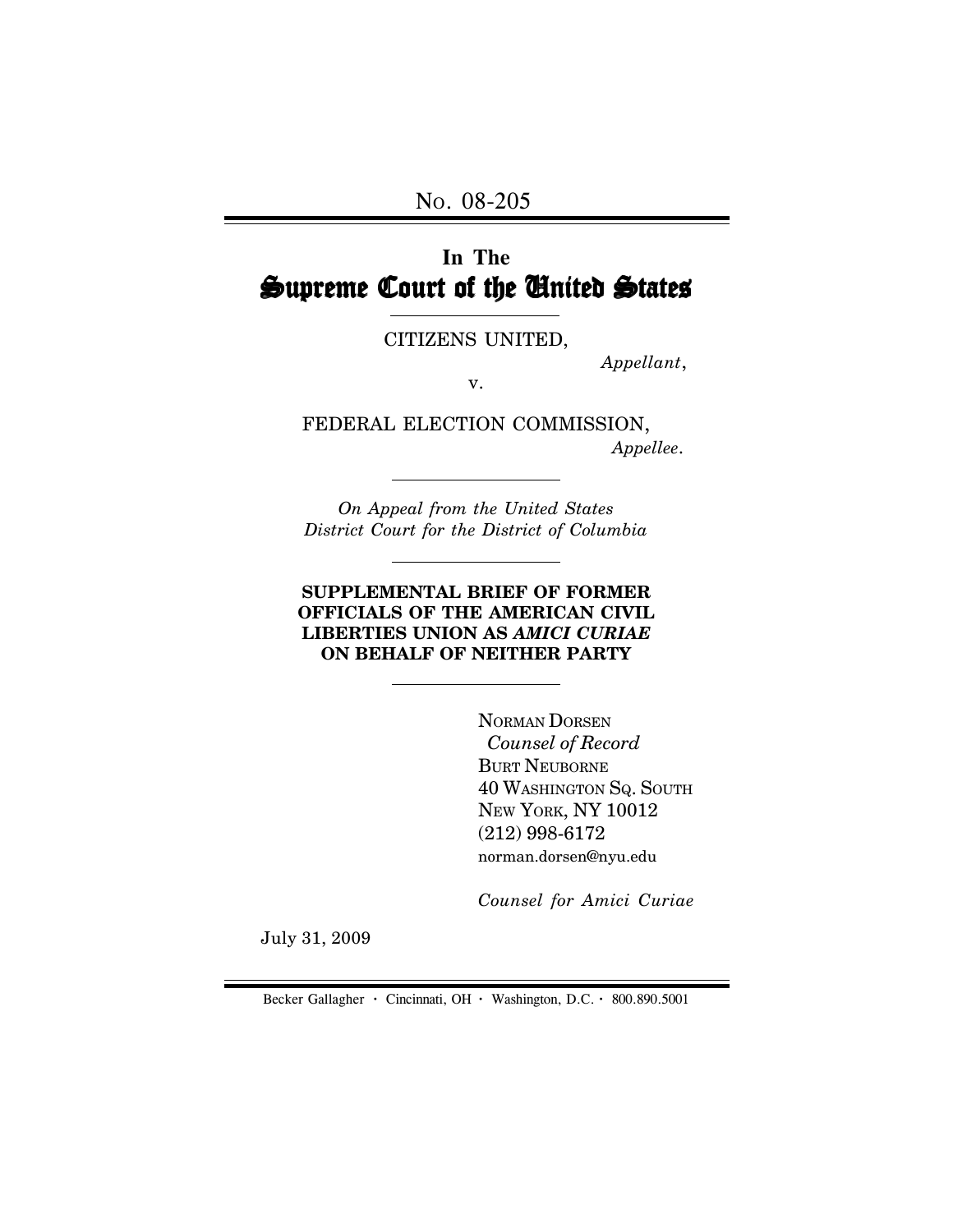# **TABLE OF CONTENTS**

| TABLE OF AUTHORITIES<br>11                                                                                                                                      |
|-----------------------------------------------------------------------------------------------------------------------------------------------------------------|
|                                                                                                                                                                 |
| SUMMARY OF ARGUMENT<br>$\overline{2}$                                                                                                                           |
| STATEMENT OF THE CASE<br>4                                                                                                                                      |
|                                                                                                                                                                 |
| I. HILLARY: THE MOVIE DOES NOT FALL<br>WITHIN THE COVERAGE OF BCRA<br>4                                                                                         |
| A. The Communication Was Not "Targeted"<br>to the Relevant Electorate"<br>$\overline{4}$                                                                        |
| B. The Statute Contains an Implicit De<br>Minimis Exception<br>8                                                                                                |
| C. The Court Should Follow the Statutory<br>Construction Principles Set Forth in<br>Northwest Austin Mun. Util. Dist. No.<br>One v. Holder, U.S. 129 S.Ct. 2504 |
| II. CITIZENS UNITED IS ENTITLED TO "AS<br>APPLIED" FIRST AMENDMENT<br>PROTECTION UNDER A PROPER READING<br>OF $AUSTIN$<br>12                                    |
| III. NO REASON EXISTS TO RECONSIDER THE<br>FACIAL CONSTITUTIONALITY OF BCRA.<br>13                                                                              |
|                                                                                                                                                                 |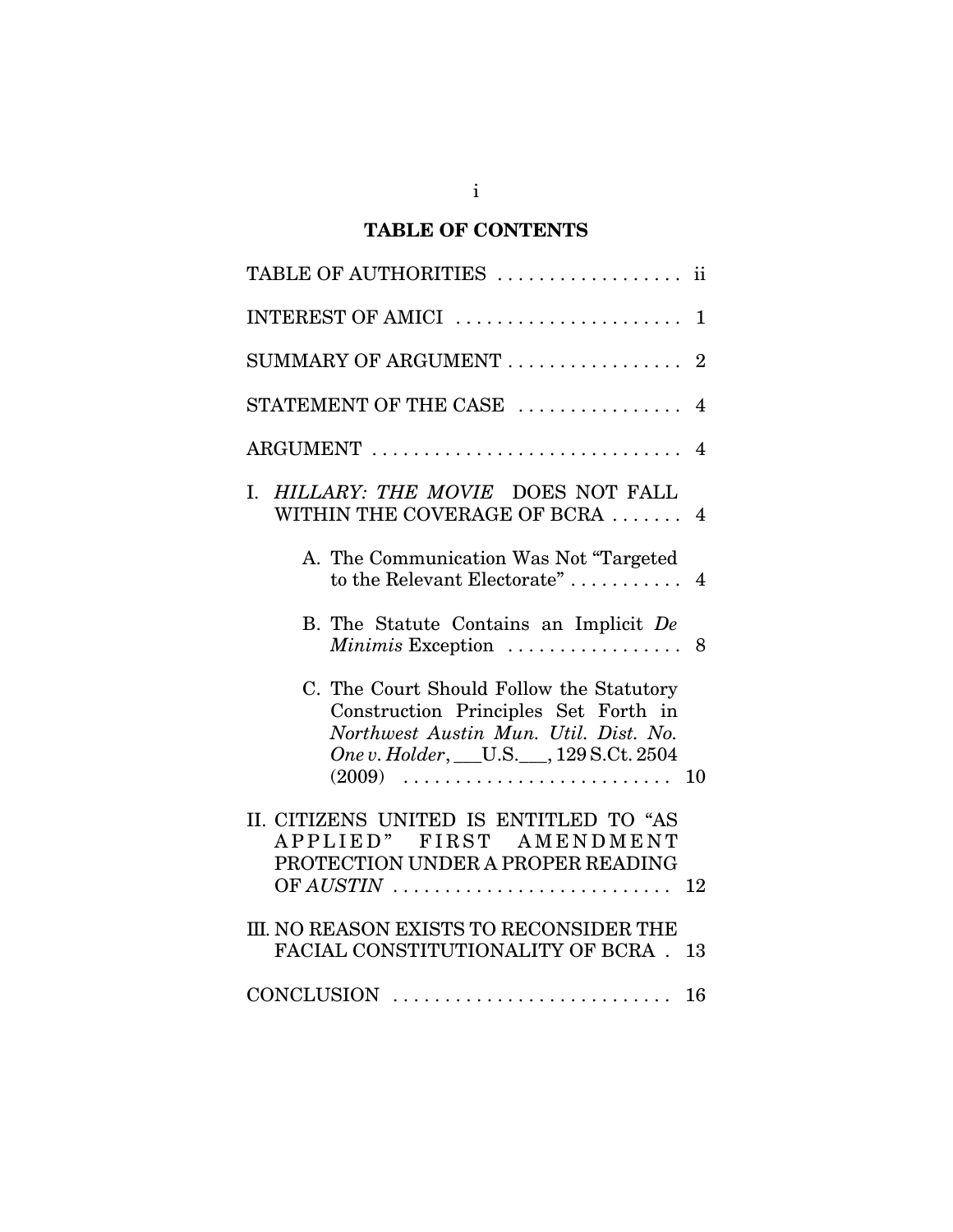# **TABLE OF AUTHORITIES**

# **CASES**

| Abuelhawa v. United States,                                                                                 |    |
|-------------------------------------------------------------------------------------------------------------|----|
| Ashwander v. TVA,                                                                                           |    |
| Austin v. Michigan Chamber of Commerce,                                                                     |    |
| Board of Trs., State Univ. of N.Y. v. Fox,                                                                  |    |
| Brockett v. Spokane Arcades, Inc.,                                                                          |    |
| Brown v. Socialist Workers '74 Campaign Comm.<br>$(Ohio), 459$ U.S. 87 (1982) $\ldots \ldots \ldots \ldots$ | 15 |
| Buckley v. Valeo,                                                                                           |    |
| Burlington Northern & Santa Fe Ry. v. United                                                                |    |
| States,<br>$\underline{\hspace{1cm}}$ U.S. $\underline{\hspace{1cm}}$ , 129 S. Ct. 1870 (2009)  11          |    |
| Coates v. City of Cincinnati,                                                                               |    |
| Colorado Right to Life Comm., Inc. v. Coffman,<br>498 F.3d 1137 (10th Cir. 2007) $\ldots \ldots \ldots$ 9   |    |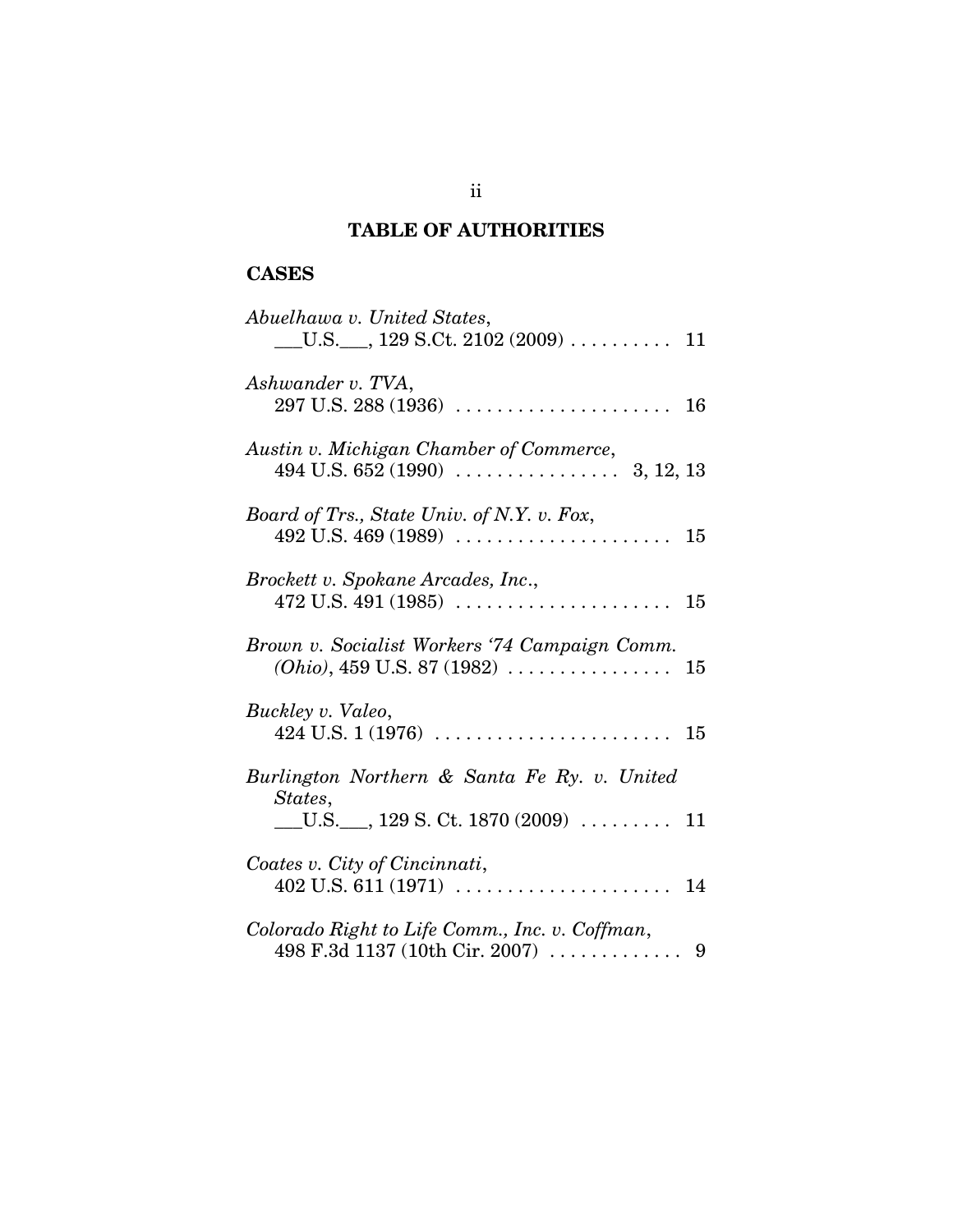| Daughterty County Bd. of Educ. v. White,                                                                  |
|-----------------------------------------------------------------------------------------------------------|
| Edward J. DeBartolo Corp. v. Florida Gulf Coast<br>Bldg. & Const. Trades Council,                         |
| FEC v. Massachusetts Citizens for Life, Inc.,                                                             |
| FEC v. Wisconsin Right to Life, Inc.,<br>$551$ U.S. 449, 127 S. Ct. 2652 (2007)  4, 15                    |
| Georgia v. Evans,                                                                                         |
| Gooding v. Wilson,                                                                                        |
| Marbury v. Madison,                                                                                       |
| McConnell v. FEC,<br>251 F. Supp. 2d 176 (D.D.C. 2003) $\ldots$ 6                                         |
| McConnell v. FEC,                                                                                         |
| NLRB v. Catholic Bishops of Chicago,                                                                      |
| Northwest Austin Mun. Util. Dist. No. One v.<br>Mukasey,<br>573 F. Supp. 2d 221 (D.D.C. 2008) $\ldots$ 10 |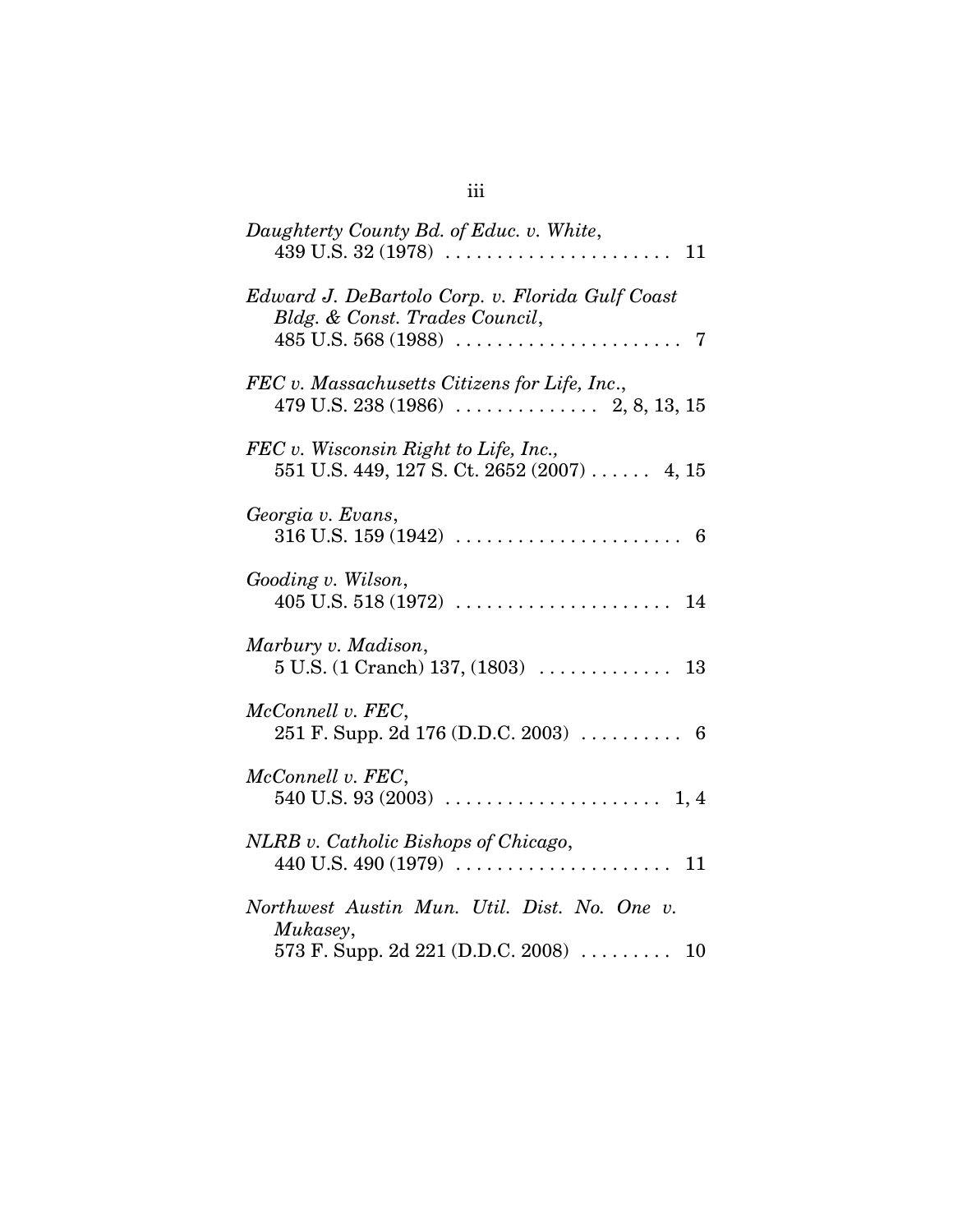| Northwest Austin Mun. Util. Dist. No. One v.<br>Holder,                                |
|----------------------------------------------------------------------------------------|
| $\underline{\hspace{1cm}}$ U.S. ___, 129 S.Ct. 2504 (2009)  3, 10, 11                  |
| Renne v. Geary,                                                                        |
| Rowland v. California Men's Colony,                                                    |
| United States v. Board of Cmm'rs of Sheffield, Ala.,                                   |
| United States v. Cooper Corp.,                                                         |
| United States v. Hayes,<br>$555$ U.S. $\_,$ 129 S.Ct. 1079 (2009)  11                  |
| United States v. Jin Foey Moy,                                                         |
| United States v. Raines,                                                               |
| Virginia v. Hicks,                                                                     |
| Will v. Michigan Dep't of State Police,                                                |
| Yazoo & Mississippi Valley R.R. v. Jackson<br>Vinegar,<br>$226$ U.S. $217(1912)$<br>14 |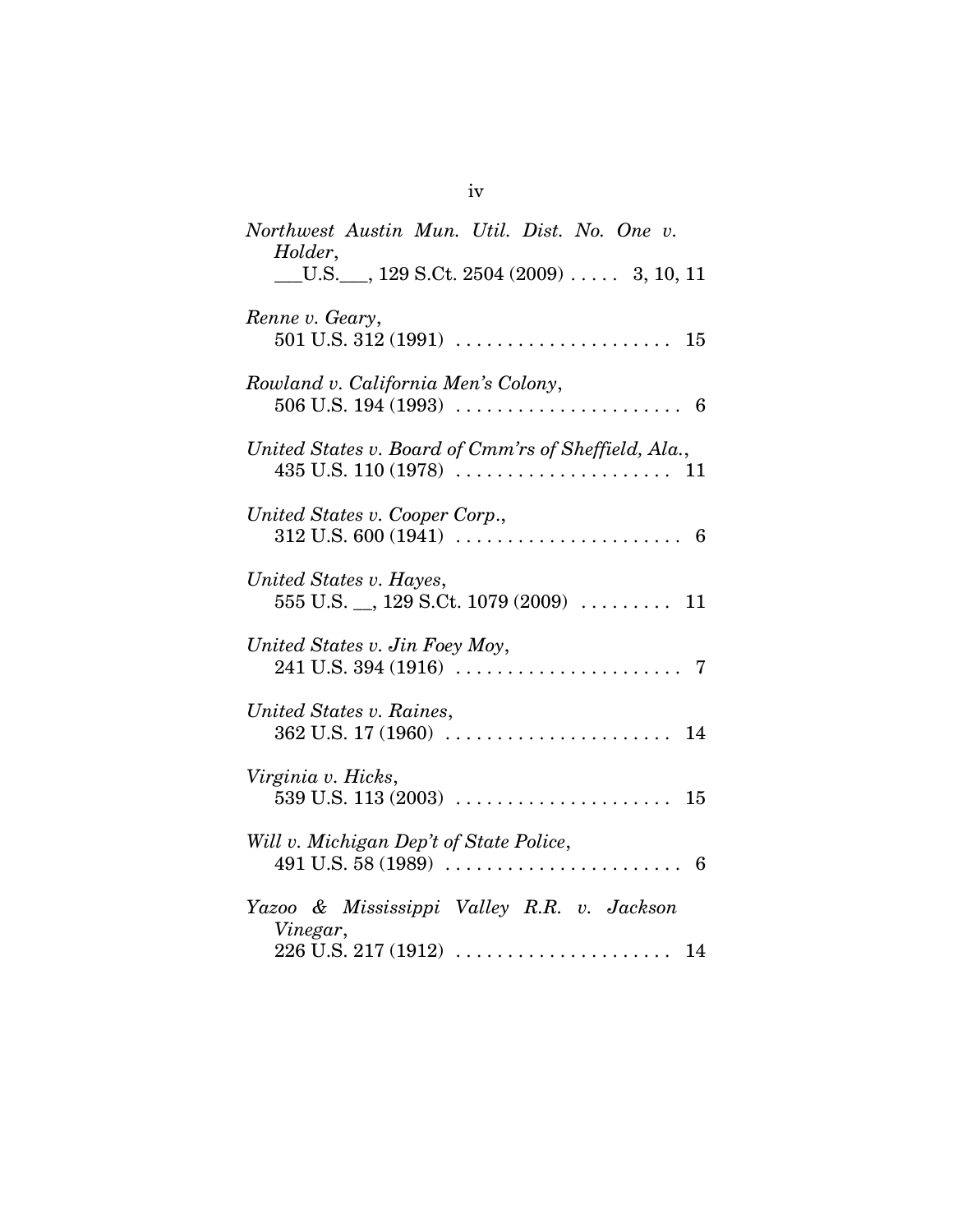# **STATUTES**

| $2 U.S.C. § 434(f)(3)(C) \ldots \ldots \ldots \ldots \ldots \ldots 2, 6$ |  |
|--------------------------------------------------------------------------|--|
| $2 U.S.C. § 441b(a)-(b) \ldots \ldots \ldots \ldots \ldots \ldots 5$     |  |
|                                                                          |  |
| Tillman Act, ch. 420, 34 Stat. 864-865.  12                              |  |

# **REGULATIONS**

|  |  | 11 C.F.R. $\S$ 100.29(b)(3)(ii)(A) | 2, 5 |  |
|--|--|------------------------------------|------|--|
|--|--|------------------------------------|------|--|

# **OTHER AUTHORITIES**

| John Noonan, "Persons" and Masks of the Law:     |  |
|--------------------------------------------------|--|
| Cardozo, Holmes, Jefferson and Wythe as          |  |
|                                                  |  |
|                                                  |  |
| Richard Fallon, Making Sense of Overbreadth, 100 |  |
|                                                  |  |
|                                                  |  |
|                                                  |  |
|                                                  |  |
| Sanford A. Schane, The Corporation is a Person:  |  |
| The Language of a Legal Fiction, 61 Tul. L. Rev. |  |
|                                                  |  |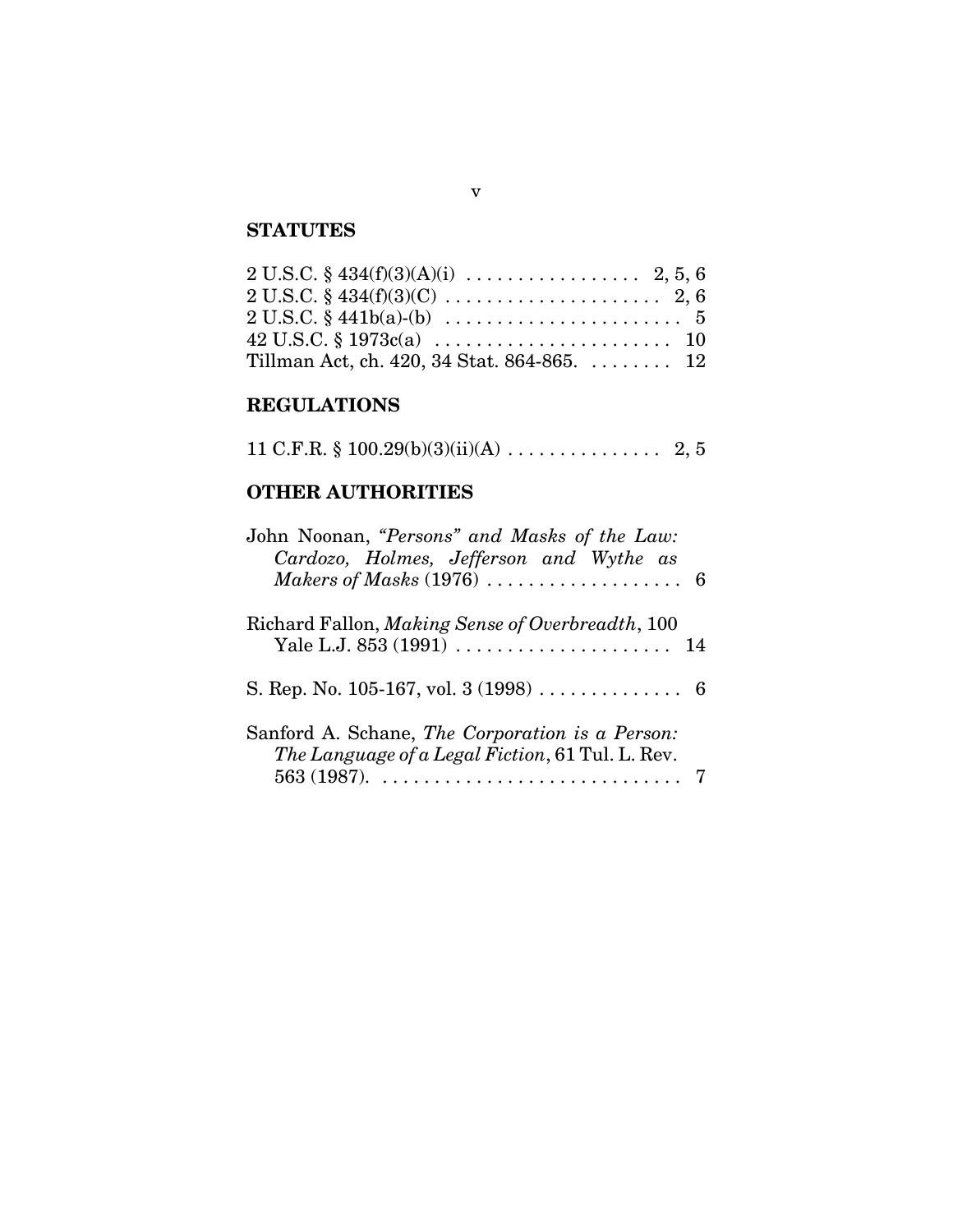#### **INTEREST OF AMICI**<sup>1</sup>

*Amici*, Norman Dorsen, Aryeh Neier, John Shattuck, Morton Halperin, and Burt Neuborne, are former officials of the American Civil Liberties Union (ACLU) who have sought to achieve both a robust First Amendment jurisprudence and effective reform of campaign financing.<sup>2</sup> *Amici* appeared before this Court in *McConnell v. FEC*, 540 U.S. 93 (2003), in defense of the facial constitutionality of the Bipartisan Campaign Reform Act of 2002 (BCRA), urging that the unavoidable tension between certain applications of BCRA and the First Amendment should be resolved by narrowly construing provisions of the Act and recognizing "as applied" First Amendment exemptions from its operation.

<sup>&</sup>lt;sup>1</sup> This brief is filed with the consent of the parties. Appellant's letter of consent has been lodged with the clerk of the court. Appellee has granted blanket consent. No counsel for a party authored this brief in whole or in part; nor did any person other than *amici* or their counsel make a monetary contribution to the preparation or submission of this brief.

 $^2$ Norman Dorsen, Frederick I. and Grace Stokes Professor of Law at NYU School of Law, served as ACLU General Counsel from 1969-1976, and as President of the ACLU from 1976-1991; Aryeh Neier, President of the Open Society Institute, served as Executive Director of the ACLU from 1970-1978; John Shattuck, newly-appointed President of Central European University in Budapest and former Assistant Secretary of State for Democracy, Human Rights and Labor, served as ACLU National Legislative Director from 1976-1984; Morton Halperin, Senior Advisor, Open Society Institute, served as ACLU National Legal Director from 1984-1992; Burt Neuborne, Inez Milholland Professor of Civil Liberties at NYU School of Law, served as NYCLU staff counsel from 1967-1972, Assistant National Legal Director from 1972- 1974, and National Legal Director from 1982-1986.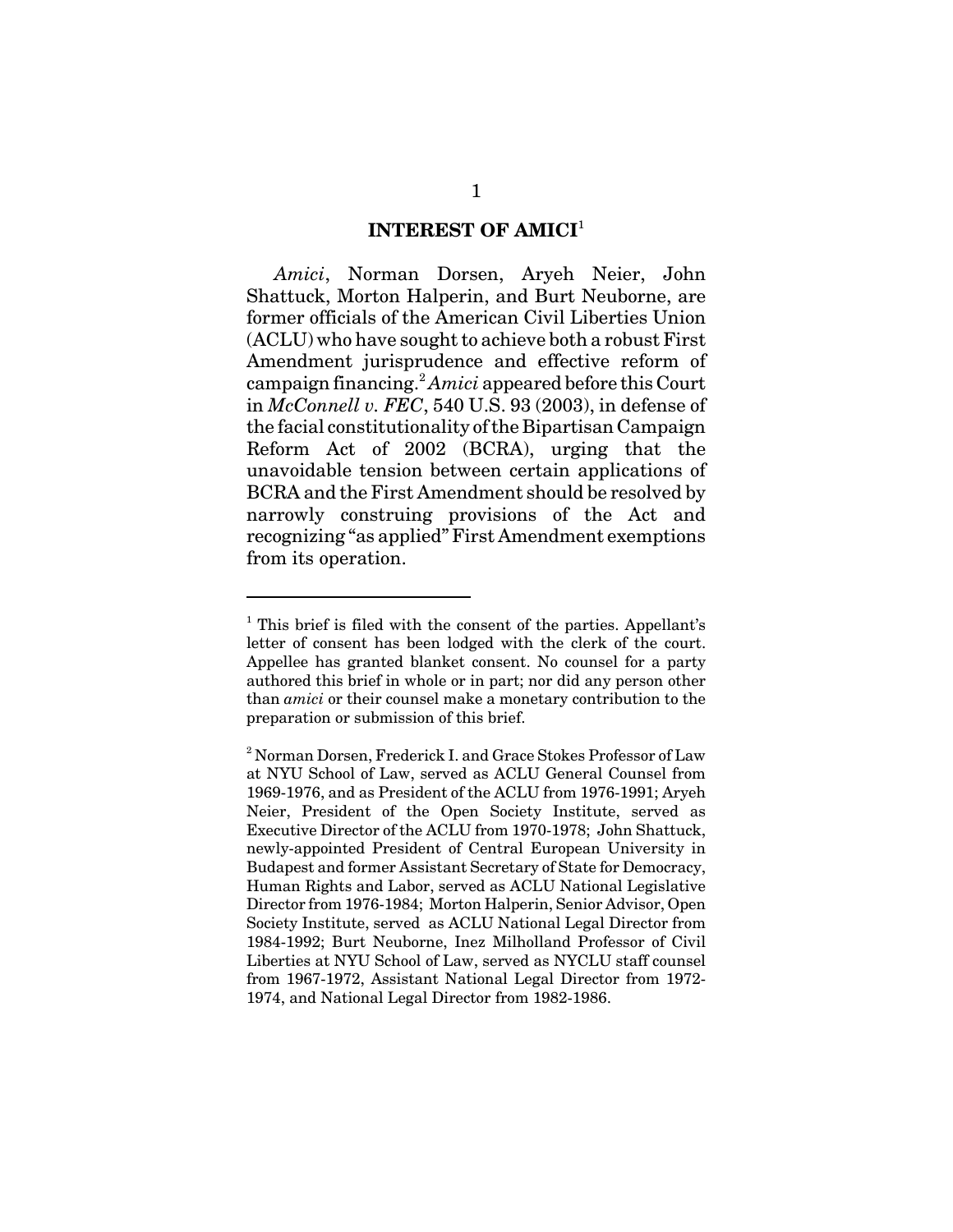This brief, filed in response to the Court's order dated June 29, 2009, reiterates *amici'*s belief that the significant First Amendment issues raised by the application of BCRA to the material before the Court can – and should – be resolved by statutory construction informed by respect for congressional purpose and the canon of constitutional avoidance. If constitutional adjudication is deemed necessary, appellant's First Amendment interests may be protected by an "as applied" First Amendment ruling, rendering it unnecessary to reconsider existing precedent.

#### **SUMMARY OF ARGUMENT**

1. *Hillary: The Movie* (hereafter "*Hillary*") does not fall within BCRA's statutory ambit. It was not "targeted to the relevant electorate" within the meaning of 2 U.S.C. §§ 434(f)(3)(A)(i)(III), (C); 11 C.F.R.  $\S 100.29(b)(3)(ii)(A)$ . Nor, under the facts of this case, does the presence of a *de minimis* trace of forprofit corporate funding cause *Hillary* to fall within the definition of an electioneering communication paid for in whole or part from for-profit corporate treasury funds.

Six powerful impediments to statutory coverage exist. First, *Hillary* was produced and distributed by Citizens United, a non-profit corporation analogous to the exempt non-profit corporation in *FEC v. Massachusetts Citizens for Life, Inc.,* 479 U.S. 238, 263-64 (1986) ("*MCFL*"). Second, while Citizens United reports receiving trace amounts of financial support from for-profit corporations, over 99% of the funding for *Hillary* is said to be derived from private individuals. (Appellant's Br. 32.) Third, no evidence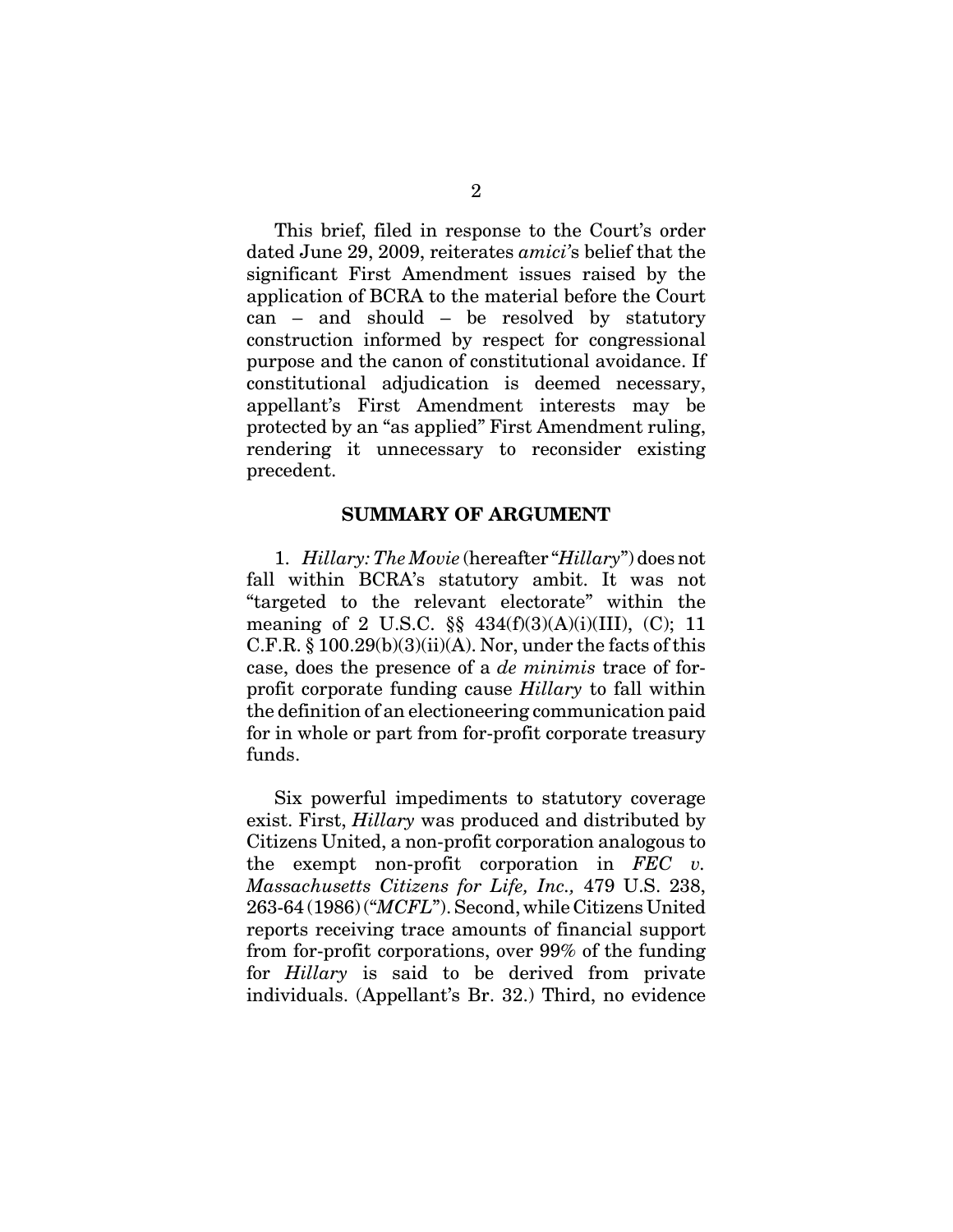exists in the record that for-profit corporate donors played any role in producing or editing the material. Fourth, no evidence exists in the record concerning whether Citizens United solicits funds from for-profit corporations. Fifth, the video-on-demand distribution mechanism contemplated by Citizens United required potential hearers to request access to the material affirmatively. Sixth, given such a volitional distribution system, the material was not reasonably likely to be viewed by more than 50,000 persons eligible to vote in the relevant state Democratic presidential primary.

Given the six factors, and guided by Congress's purpose in enacting BCRA and by the well-established canon of constitutional avoidance, the Court should find that *Hillary* does not fall within the statutory coverage of BCRA. *See Northwest Austin Mun. Util. Dist. No. One v. Holder*, \_\_\_U.S.\_\_\_, 129 S.Ct. 2504 (2009).

2. Assuming that statutory coverage exists, it is not necessary to revisit settled Supreme Court doctrine in *Austin v. Michigan Chamber of Commerce*, 494 U.S. 652 (1990), to resolve the First Amendment issues raised by this case. Given the indirect, *de minimis* nature of the for-profit corporate funding, and the voluntary nature of the contemplated distribution mechanism, the First Amendment precludes the FEC from prohibiting the material's dissemination.

3. Given the ample statutory and "as applied" avenues open to the Court to protect the First Amendment interests of Citizens United, there is no reason to revisit the Court's refusal in *McConnell v.*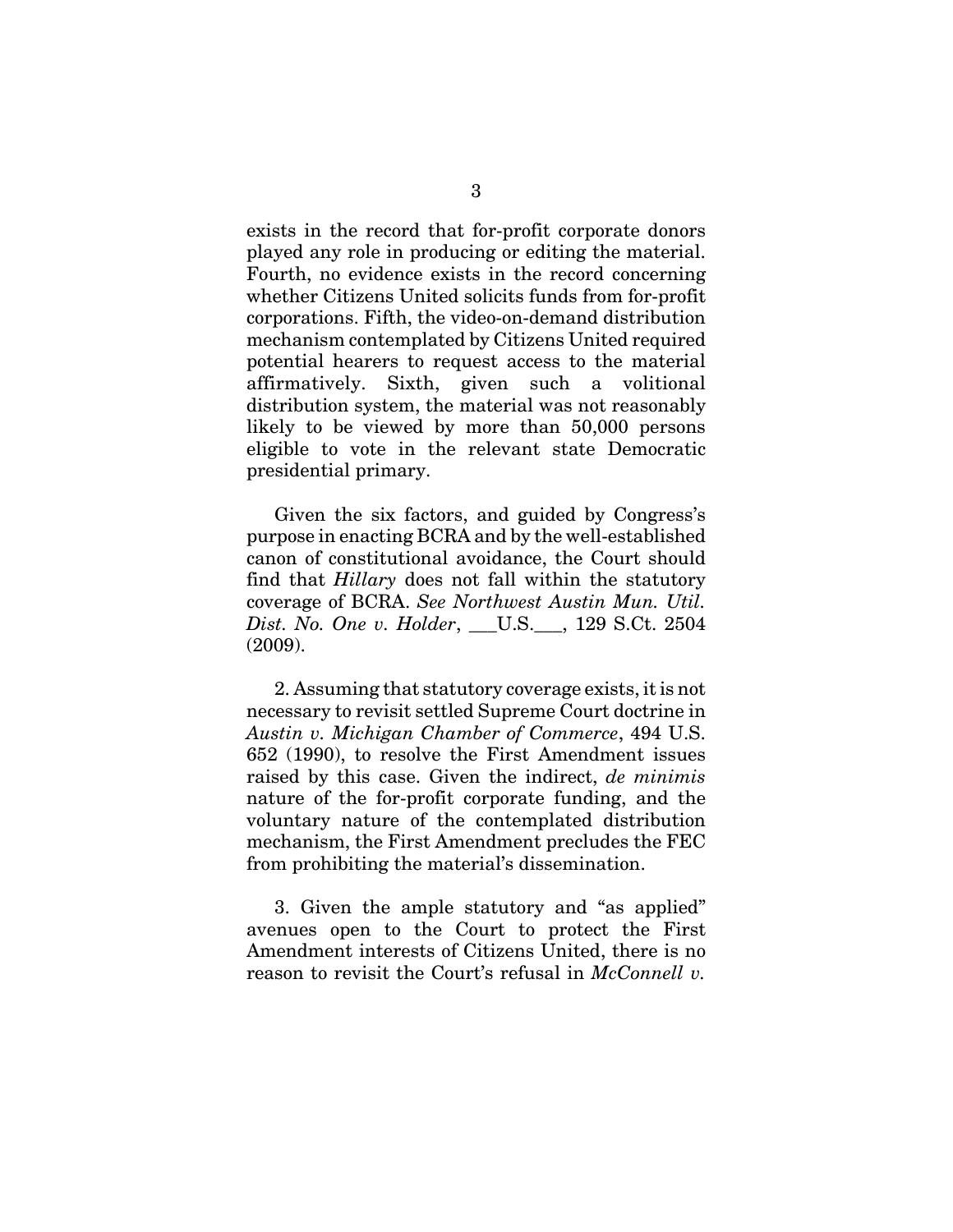*FEC*, 540 U.S. 93 (2003) to invalidate an important congressional regulatory scheme on its face.

#### **STATEMENT OF THE CASE**

The narrative facts of the case are well stated in the briefs of the parties. It is worth noting, however, that neither party appears interested in seriously considering whether *Hillary* actually falls within the ambit of BCRA. Citizens United appears bent on undermining the constitutional underpinning of campaign finance regulation. The FEC appears bent on stretching its regulatory authority to the breaking point. The result is a case posing unnecessary tension between BCRA and the First Amendment.

#### **ARGUMENT**

### **I.** *HILLARY: THE MOVIE* **DOES NOT FALL WITHIN THE COVERAGE OF BCRA**

### **A. The Communication Was Not "Targeted to the Relevant Electorate"**

BCRA prohibits the dissemination of an "electioneering communication" within thirty days of a contested presidential primary if the communication:  $(1)$  refers to a clearly identified presidential candidate;<sup>3</sup> (2) is underwritten in whole or part by for-profit corporate treasury funds; and (3) is "targeted to the

<sup>&</sup>lt;sup>3</sup> A First Amendment gloss requires the reference to the presidential candidate to be the unquestioned functional equivalent of a request to vote for or against the candidate. *FEC v. Wisconsin Right to Life, Inc.,* 551 U.S. 449, 127 S. Ct. 2652, 2667 (2007) ("*WRTL II")*. *Hillary* appears to satisfy this criterion.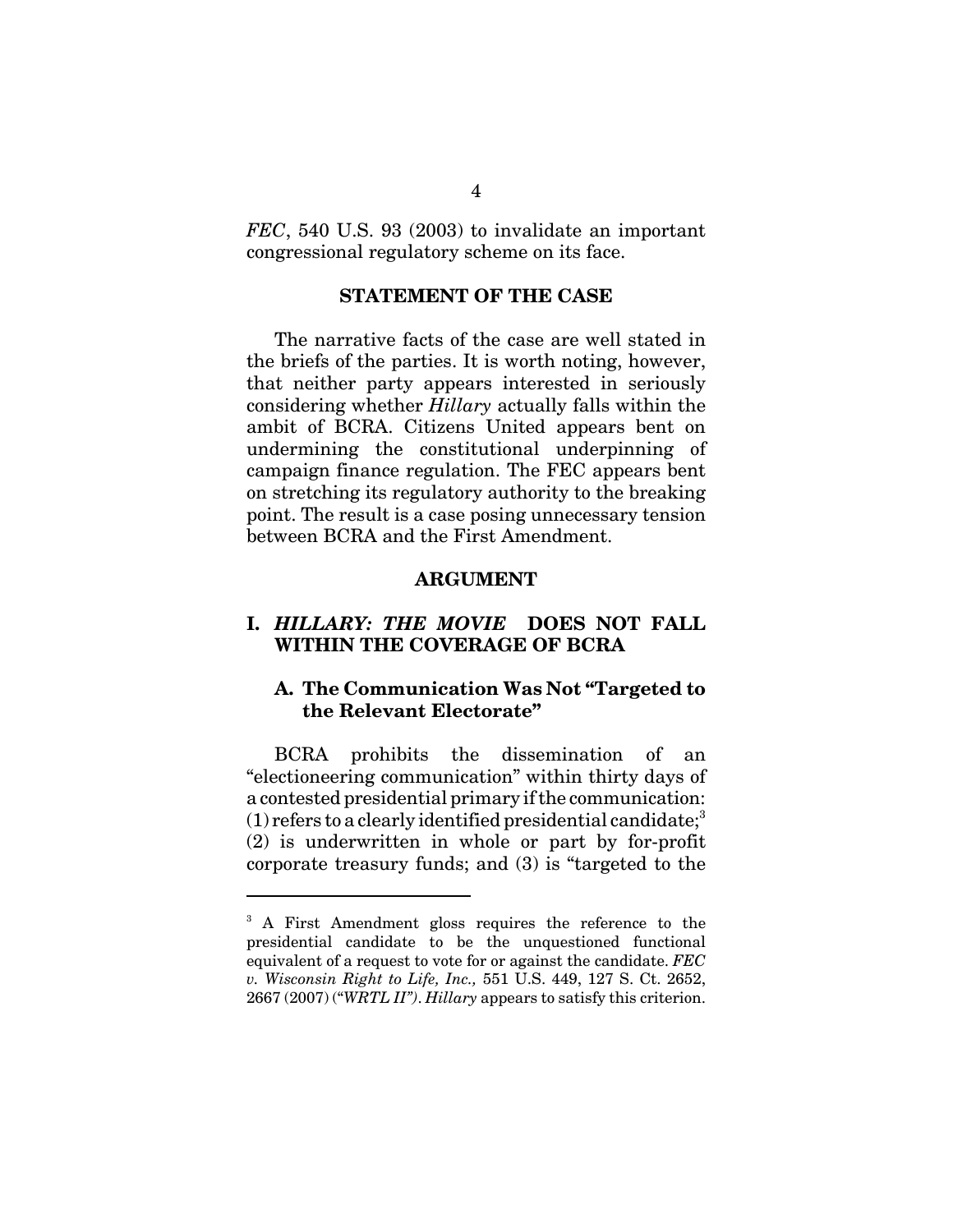relevant electorate." 2 U.S.C. §§ 434(f)(3)(A)(i)(I)-(III),  $441b(a)-(b)^4$  In the context of a presidential primary election, a communication is deemed "targeted to the relevant electorate" if it "[c]an be received by 50,000 or more persons in the State where a primary election…is being held within 30 days." 11 C.F.R.  $§ 100.29(b)(3)(ii)(A).$ <sup>5</sup> A similar 50,000 person targeting requirement exists for House and Senate races, with elaborate statutory rules governing whether a given radio or television communication satisfies the 50,000 person threshold. 2 U.S.C. § 434(f)(3)(A)(i)(II)(aa)-(bb)*.*

The parties appear to assume that *Hillary* was "targeted to the relevant electorate" because the communication was technologically capable of being downloaded on cable television by 50,000 or more viewers in at least one of the states holding Democratic presidential primaries in January, 2008. In fact, the phrase "can be received by 50,000 or more persons" imposes a more demanding jurisdictional threshold. In order for *Hillary* to fall within BCRA's reach, the FEC must demonstrate a plausible likelihood that the communication will be viewed by 50,000 or more potential voters in one of the relevant state Democratic presidential primary elections.

<sup>4</sup> The relevant statutory definition of an "electioneering communication" falling within the FEC's regulatory authority is set forth in the Statutory Appendix to Appellant's Brief on the Merits at 16a-17a.

<sup>&</sup>lt;sup>5</sup> This regulation merely represents an application of the 50,000 person threshold statutory provision in BCRA to the presidential context.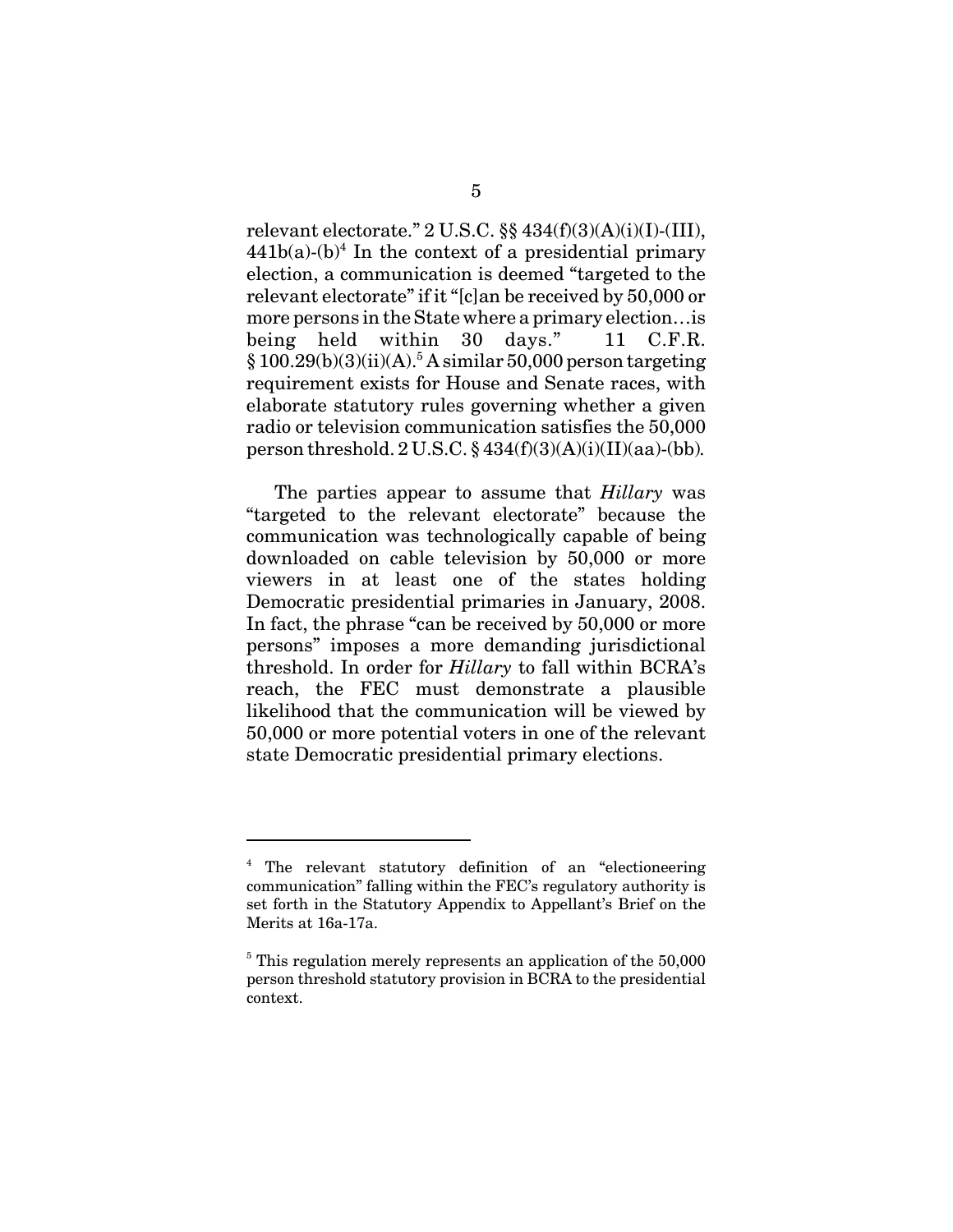The clear purpose of the 50,000 "person" threshold is to assure that a communication will reach a critical mass of voters before subjecting it to federal regulation. Print and Internet communications were exempted from BCRA's coverage because Congress deemed communications on those two exempted media less likely to reach a mass audience capable of affecting the outcome of an election. *Id*. at 2 U.S.C.  $§$  434(f)(3)(A)(i).<sup>6</sup> Similarly, Congress has provided a safe harbor for radio and television communications transmitted on media that cannot reach at least 50,000 persons in the relevant electoral area. *Id*. at 2 U.S.C.  $§$  434(f)(3)(C).

Given such clear statutory structure and purpose, the term "person" must mean a viewer who is eligible to vote in the relevant election. An alleged "electioneering communication" viewed principally by infants, pre-teens, or otherwise electorally ineligible recipients can hardly be described as "targeted to the relevant electorate." Construing the inherently ambiguous term "person" in a congressional statute is a judicial cottage industry.<sup>7</sup> In this case, a combination

<sup>&</sup>lt;sup>6</sup> Congress found that corporations and unions used soft money to finance a virtual torrent of televised election-related ads during the periods immediately preceding federal elections, and that remedial legislation was needed to stanch that flow of money. *McConnell v. FEC*, 251 F. Supp. 2d 176, 569-573 (D.D.C. 2003) (Kollar-Kotelly, J.); *id*., at 799 (Leon, J.); S. Rep. No. 105- 167, vol. 3, at 4465, 4474-4481 (1998); 5 *id.* at 7521-7525.

<sup>7</sup> *Rowland v. California Men's Colony*, 506 U.S. 194, 198-211 (1993); *Will v. Michigan Dep't of State Police*, 491 U.S. 58, 64 (1989); *Georgia v. Evans*, 316 U.S. 159, 162-63 (1942); *United States v. Cooper Corp.,* 312 U.S. 600, 604 (1941). See John Noonan, *"Persons" and Masks of the Law: Cardozo, Holmes,*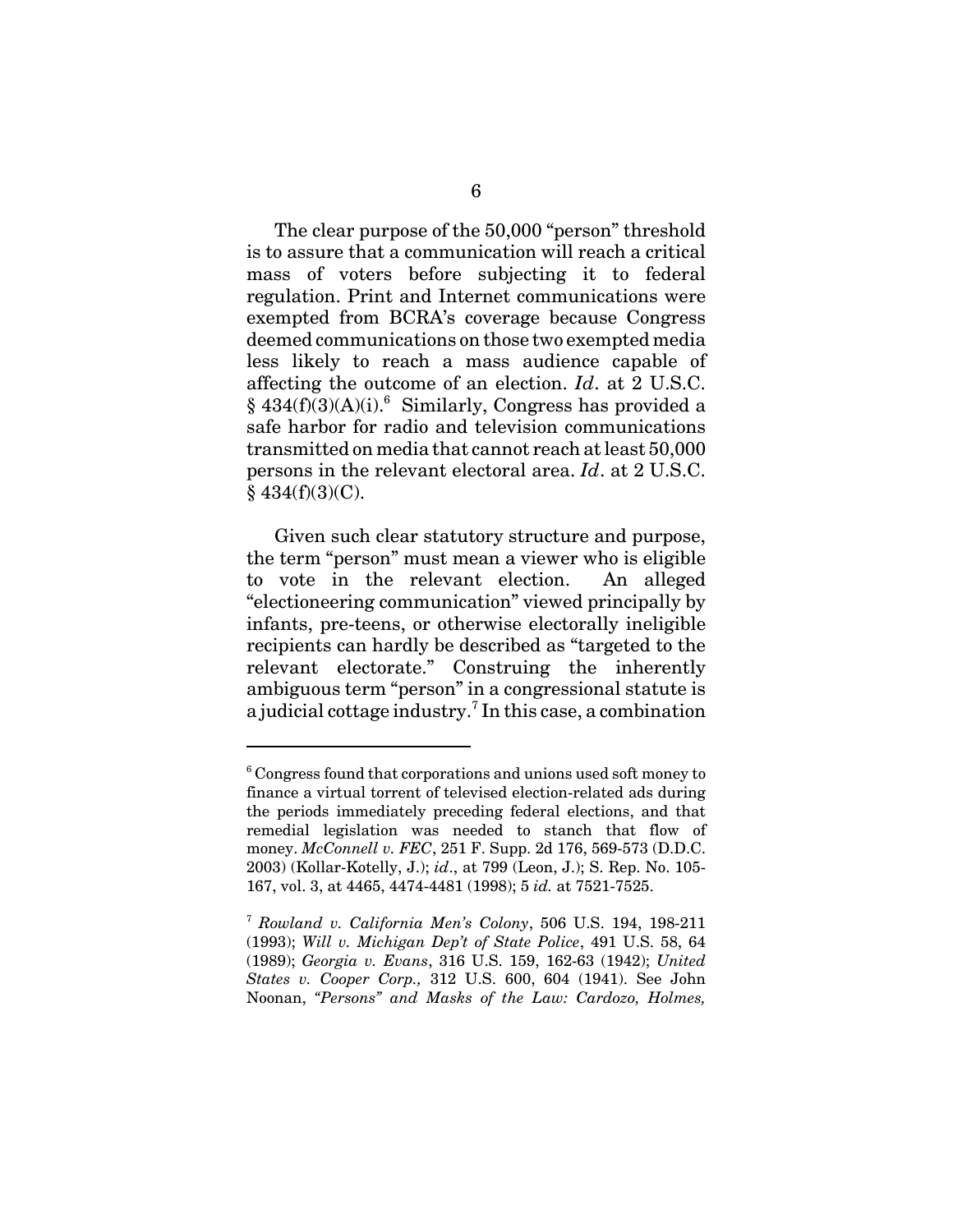of the well-established canon of constitutional avoidance<sup>8</sup> and respect for BCRA's structure and purpose should lead this Court to construe the term "person" to mean a viewer who is eligible to vote in the relevant election.

Similarly, the phrase "can be received" must be read as connoting more than a mere technological capacity to reach the target audience. Given Congress's purpose, the phrase requires a reasonable prospect that the communication will, in fact, reach the target audience. In the context of the standard thirty- or sixty- second political communication on the television and radio, it makes good sense for BCRA to ask whether the radio or television signal is technologically capable of reaching 50,000 or more persons, since that is a valid predictive measure of the likely viewing audience. The theoretical reach of a cable television signal is not, however, a reliable predictor of the likely viewing audience of a ninetyminute video-on-demand requiring affirmative action by a prospective viewer. Under such a volitional distribution mechanism, a more searching inquiry is required into the number of "persons" in the relevant electorate who would be plausibly likely to download the communication. Given the content and tenor of *Hillary*, it is doubtful that 50,000 or more voters in a state Democratic presidential primary would

*Jefferson and Wythe as Makers of Masks* (1976); Sanford A. Schane, *The Corporation is a Person: The Language of a Legal Fiction*, 61 Tul. L. Rev. 563 (1987).

<sup>8</sup> *Edward J. DeBartolo Corp. v. Florida Gulf Coast Bldg. & Const. Trades Council*, 485 U.S. 568, 575 (1988); *United States v. Jin Foey Moy,* 241 U.S. 394, 401 (1916).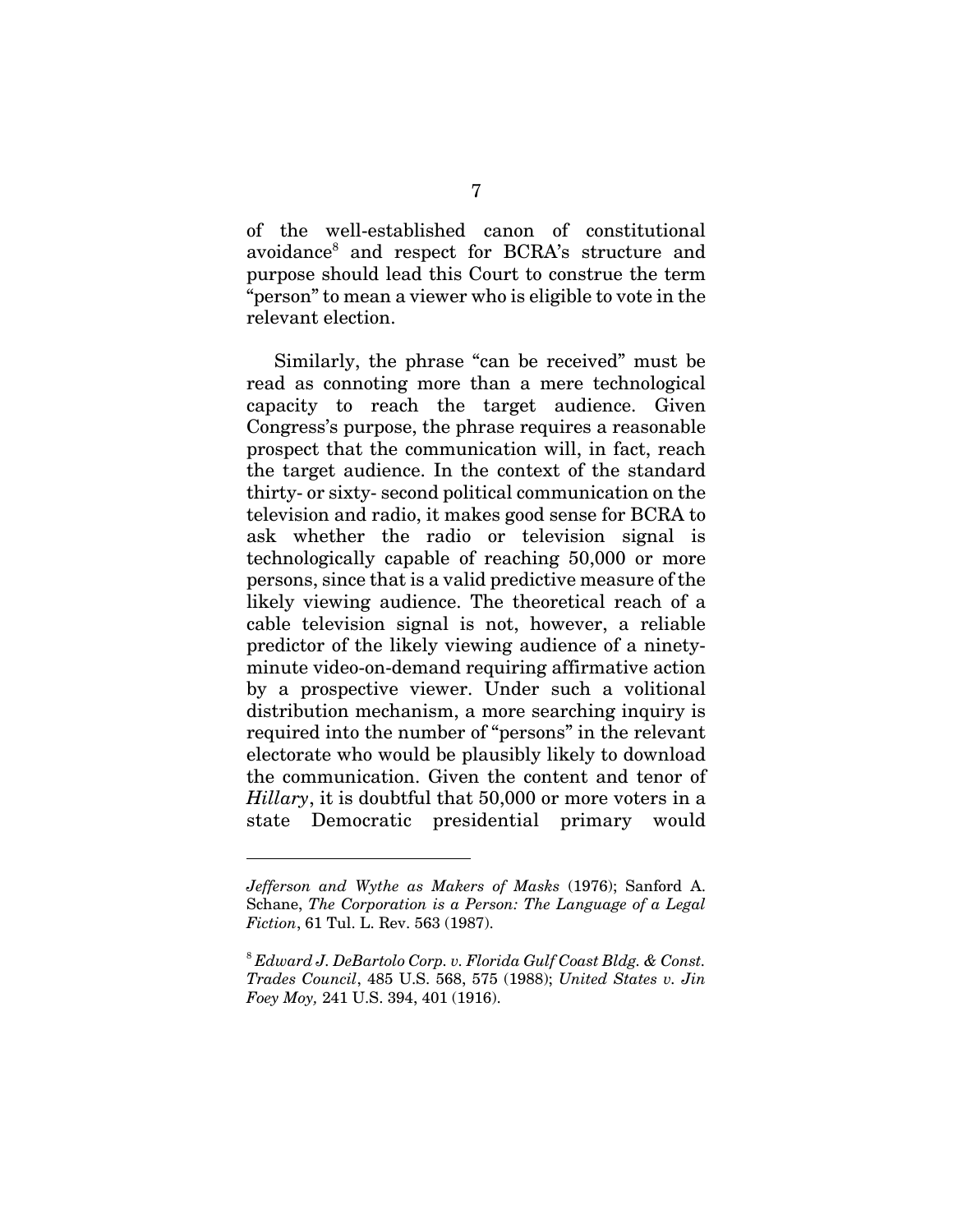affirmatively elect to download a ninety-minute political attack on one of the Democratic Party's most popular figures.

Thus, although *Hillary* was targeted to an "electorate," it was not "targeted to the relevant electorate" – voters in an upcoming state Democratic presidential primary.

### **B. The Statute Contains an Implicit** *De Minimis* **Exception**

Although the factual record is sparse,<sup>9</sup> *Hillary* does not appear to fall within the category of corporatefunded electioneering communications that Congress intended to regulate. First, the movie appears to have been produced and distributed by a non-profit advocacy corporation analogous to the exempt nonprofit corporation in *MCFL*, 479 U.S. 238, 263-64 (1986). Second, Citizens United reports that it receives only a *de minimis* amount of financial support from for-profit corporations, asserting that over 99% of the funding for *Hillary* came from private individuals who share its political beliefs. (Appellant's Br. 32.) Third, no evidence exists in the record that for-profit corporate donors played a role in conceiving, producing or editing the material. Finally, no evidence exists in

<sup>&</sup>lt;sup>9</sup> To the extent it is necessary to make factual findings needed to determine whether the targeting threshold was met in this case, or whether a *de minimis* exception is warranted, a remand to the District Court appears appropriate.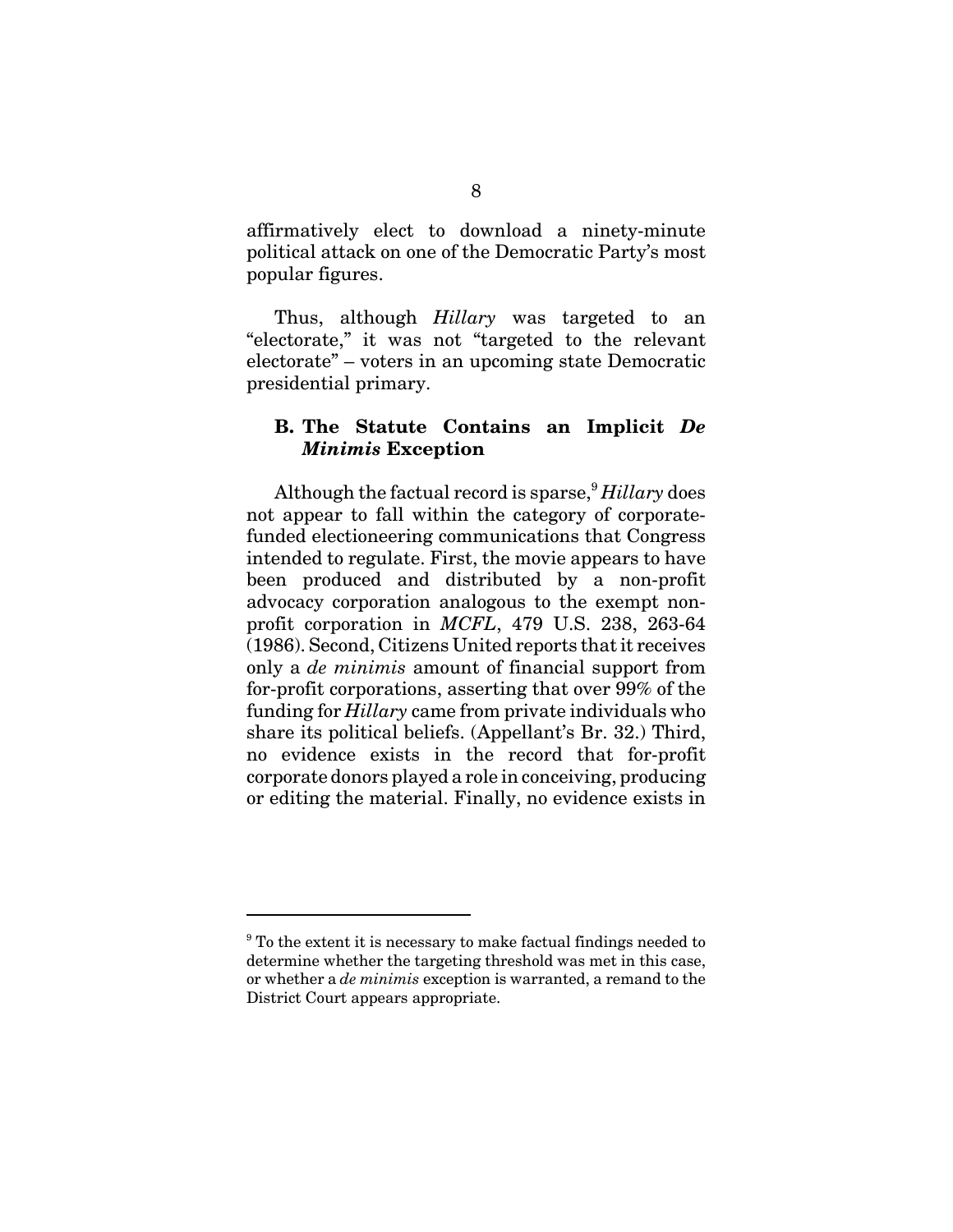the record concerning whether Citizens United solicits funds from for-profit corporations.<sup>10</sup>

When the four factors are combined with the volitional distribution mechanism contemplated by Citizens United, the communication falls within an implicit *de minimis* exception to statutory coverage. One of the basic purposes of BCRA was to prevent forprofit corporations from deploying the massive economic power of their corporate treasuries, which derive from economic transactions unrelated to politics, to influence electoral outcomes unfairly. However, where, as here, an electoral communication appears to be disseminated by a non-profit advocacy group that is allegedly funded overwhelmingly by personal donations, the accidental presence of a trace, unsolicited corporate contribution to the advocacy group should not trigger BCRA's ban on for-profit corporate electioneering communications. Under the apparent facts of this case, the canon of constitutional avoidance coupled with the Court's duty to respect BCRA's context, structure and purpose should lead to the recognition of an implicit *de minimis* exception to statutory coverage. *See Colorado Right to Life Comm., Inc. v. Coffman,* 498 F.3d 1137, 1148-1151 (10th Cir. 2007) (recognizing *de minimis* exception).

 $10$  Appellee's Supplemental Brief concedes the applicability of an *MCLF de minimis* exception if an organization's overall for-profit funding sources are tiny: "If appellant's overall operations are financed 'overwhelmingly' by individual donations, as it asserts is true of the financing of *Hillary*, appellant would appear to be covered by these decisions." (Appellee's Supplemental Br. 3, n.1.)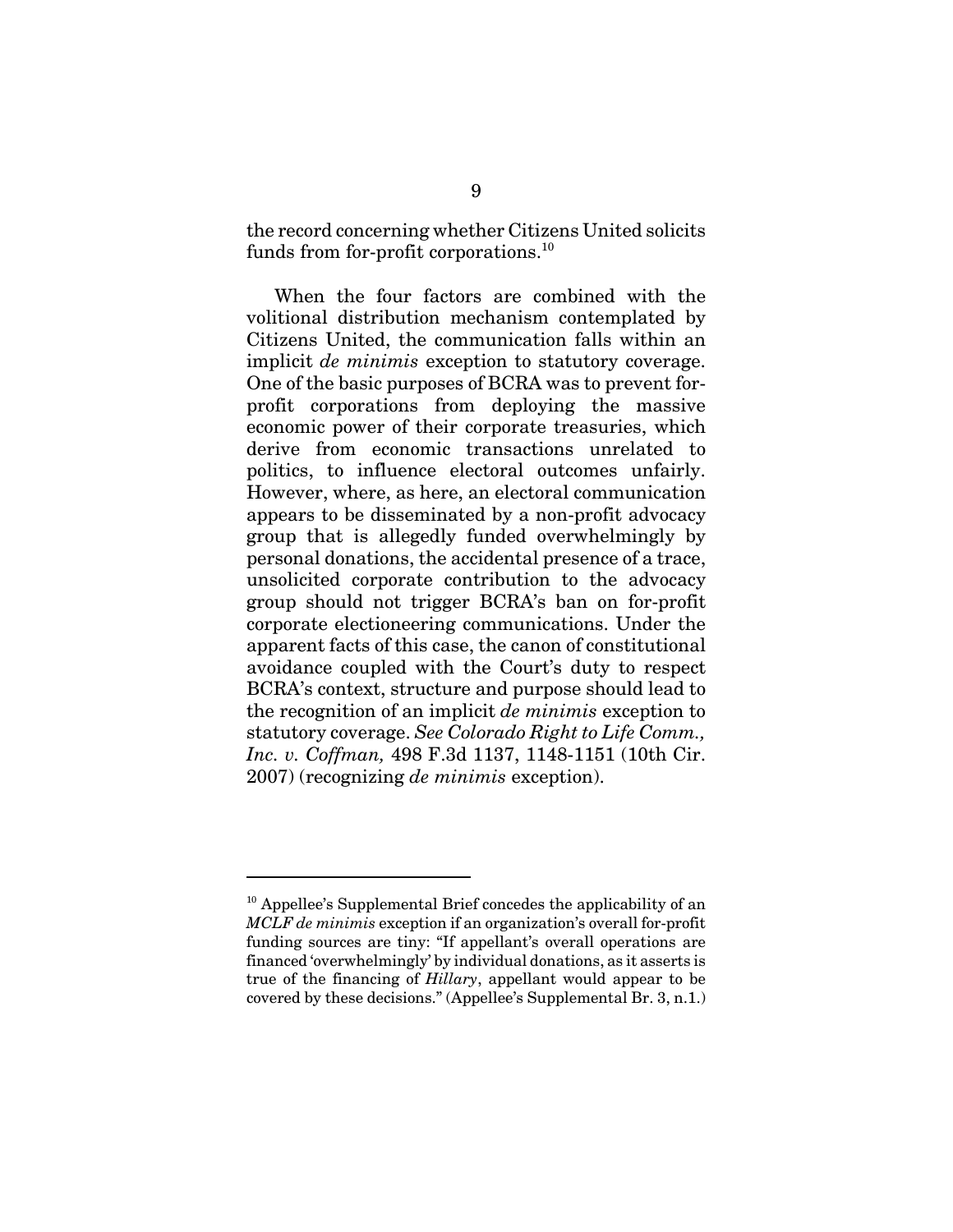### **C. The Court Should Follow the Statutory Construction Principles Set Forth in** *Northwest Austin Mun. Util. Dist. No. One v. Holder***, \_\_\_U.S.\_\_\_, 129 S.Ct. 2504 (2009)**

Each of the exceptions to coverage urged by *amici* requires construction of the statutory text. Recognizing the "targeting" threshold advanced by *amici* requires the Court to construe the statutory terms "person" and "can be received" narrowly to exempt communications that are not likely to reach the requisite number of persons eligible to vote in the relevant election.

Recognizing the *de minimis* exception to statutory coverage urged by *amici* requires the Court to look to the structure and purpose of BCRA, rather than apply the text mechanically.

In approaching both questions of statutory interpretation, the Court should follow the approach of the Court in *Northwest Austin Mun. Util. Dist. No. One v. Holder*, \_\_\_U.S.\_\_\_, 129 S.Ct. 2504 (2009). In *Northwest Austin,* the Court was confronted with a provision in the Voting Rights Act that appeared to confine the ability to seek a judicial bailout from Section 5 pre-clearance obligations to political subdivisions that carry out voter registration. 42 U.S.C. § 1973c(a). Applying the literal text, the lower court declined to consider the Utility District's bailout application. *Northwest Austin Mun. Util. Dist. No. One v. Mukasey*, 573 F. Supp. 2d 221, 232 (D.D.C. 2008). This Court reversed.

The Chief Justice, writing for eight Justices, noted that the Supreme Court, in deference to Congress's purpose in enacting the Voting Rights Act, had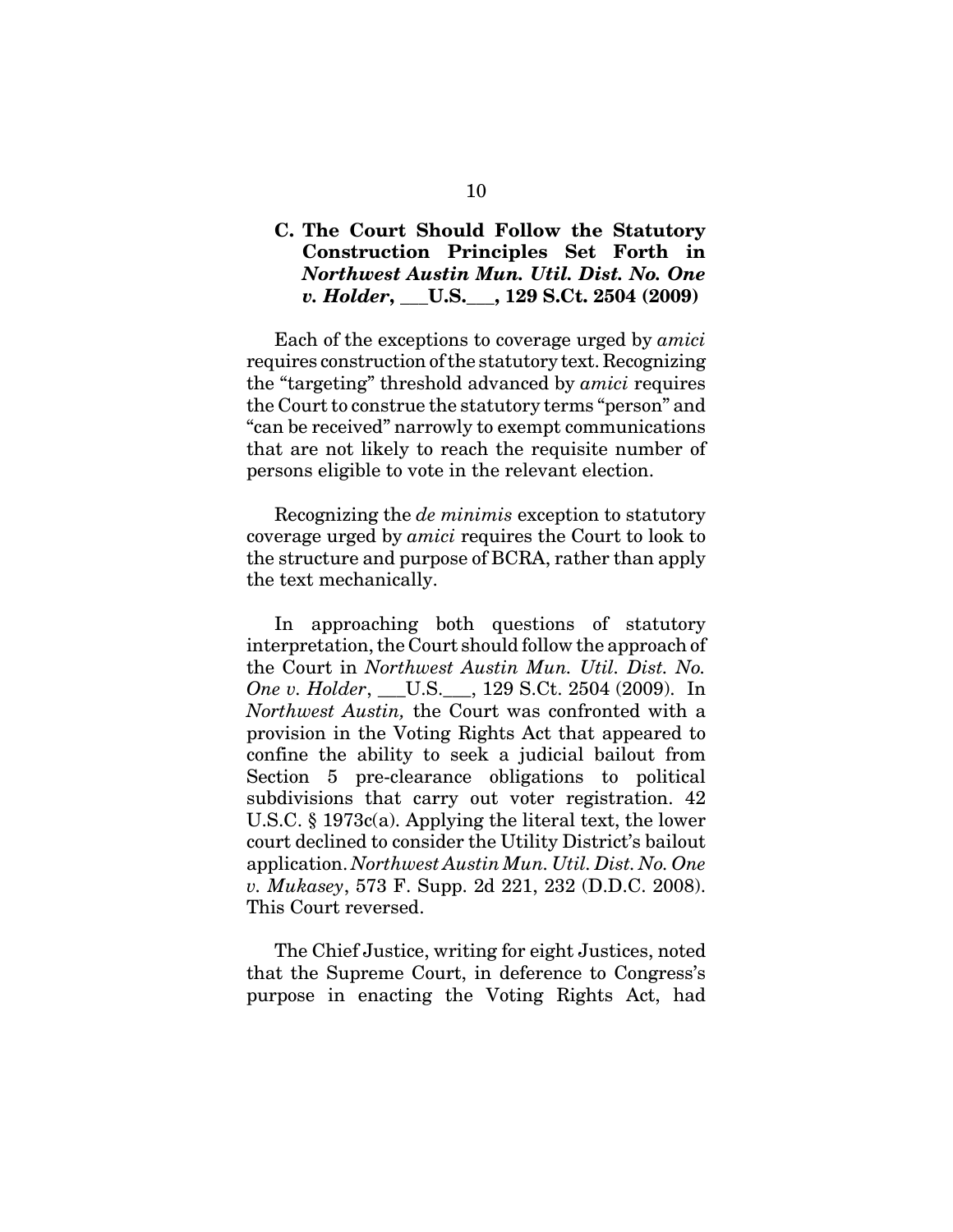departed from the provision's literal text on two occasions to expand the scope of Section 5 coverage. *United States v. Board of Cmm'rs of Sheffield, Ala.*, 435 U.S. 110 (1978); *Daughterty County Bd. of Educ. v. White,* 439 U.S. 32 (1978). Given the serious constitutional issues posed in *Northwest Austin*, the Chief Justice invoked the canon of constitutional avoidance to depart from the literal text yet a third time in order to advance Congress's overarching purpose, this time enabling political subdivisions to seek statutory bailout even though they do not conduct voter registration. Similar respect for congressional purpose and the canon of constitutional avoidance should result, in this case, in the recognition of both statutory exceptions to BCRA coverage discussed  $$ 

 $11$ <sup>11</sup> A similar approach to statutory interpretation was applied this Term in *United States v. Hayes*, 555 U.S. \_\_, 129 S.Ct. 1079 (2009), when Justice Ginsburg, writing for seven Justices, declined to read the statutory term "misdemeanor crime of domestic violence" to require that domestic violence have been an element of the predicate offense. Faced with punctuation and grammar pointing in the other direction, Justice Ginsburg reasoned that such a reading would "frustrate Congress's manifest purpose" in enacting the statute. 555 U.S. \_\_, 129 S.Ct. 1079, 1081 (2009). *Hayes* was a more difficult statutory construction case because the canon of constitutional avoidance was not available to guide the Court's deliberations. *See also Abuelhawa v. United States*, U.S. , 129 S.Ct. 2102 (2009) (construing "facilitate"); and *Burlington Northern & Santa Fe Ry. v. United States*, U.S. , 129 S. Ct. 1870 (2009) (construing "arrange"). There is, of course, no argument for deference to the FEC's reading in a case involving the agency's statutory jurisdiction, especially in a First Amendment setting. *See NLRB v. Catholic Bishops of Chicago*, 440 U.S. 490, 507 (1979).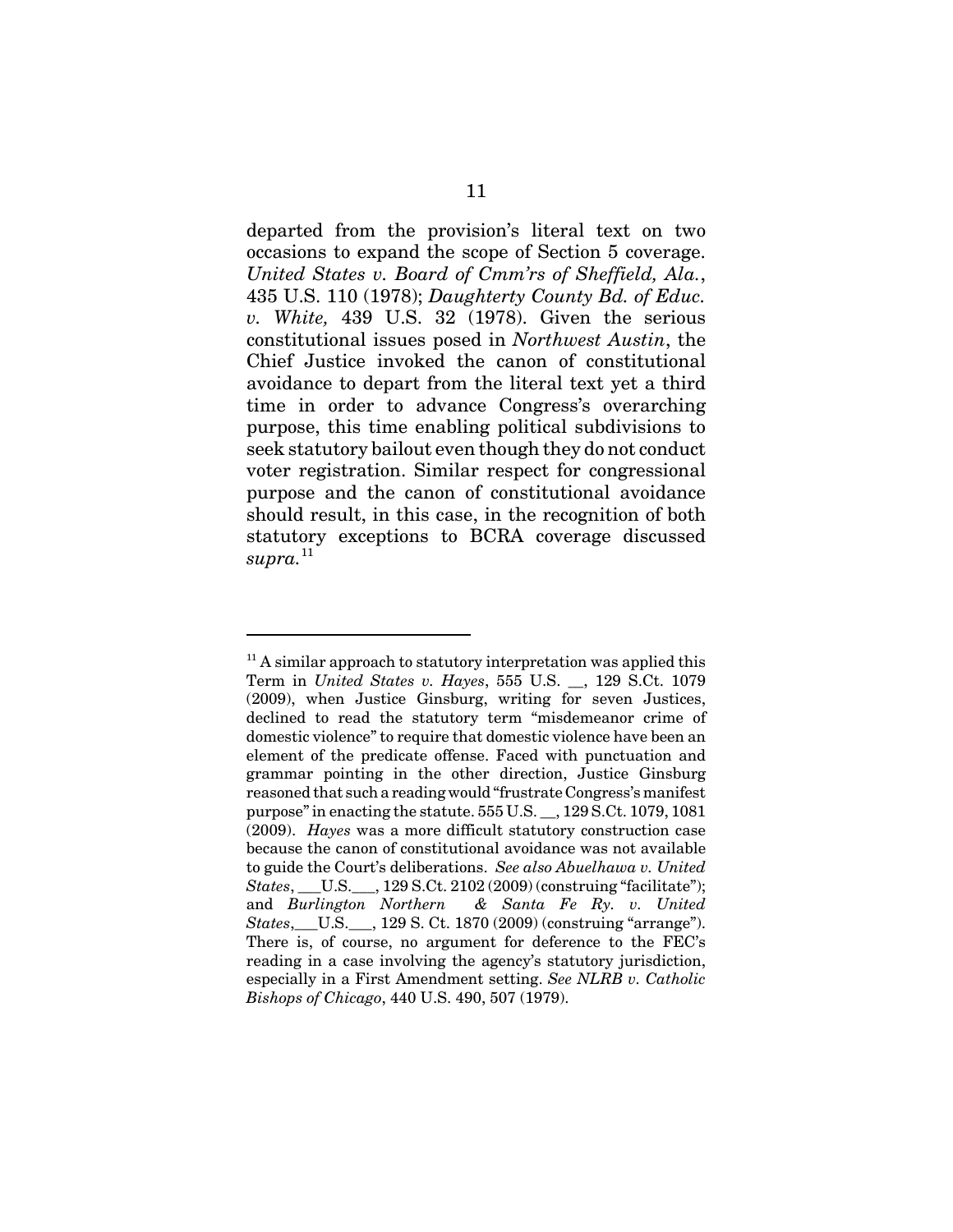### **II. CITIZENS UNITED IS ENTITLED TO "AS APPLIED" FIRST AMENDMENT PROTECTION UNDER A PROPER READING OF** *AUSTIN*

If BCRA is construed to ban the dissemination of *Hillary* within thirty days of a presidential primary election solely because the film's funding included trace amounts of unsolicited corporate contributions to Citizens United, a proper reading of *Austin* renders the statute's application unconstitutional "as applied."

In *Austin*, an organization more than threequarters of whose members were for-profit business corporations, produced a classic electioneering communication expressly urging the election of a named candidate in a local election. *Austin v. Michigan Chamber of Commerce*, 494 U.S. 652, 664 (1990). Fearing that such direct for-profit corporate participation in electoral debate risked destabilizing the democratic process by permitting for-profit corporations to deploy massive economic power assembled through non-political economic transactions, the *Austin*-Court upheld a state statute that followed the settled national policy of limiting the direct participation of for-profit corporations in the electoral process, whether that participation takes the form of corporate campaign contributions, banned since 1907, or targeted "express advocacy" of the election or defeat of a named candidate. Tillman Act, ch. 420, 34 Stat. 864-865.

The speech at issue in this case carries none of the dangers perceived in *Austin*. Unlike the communication in *Austin*, the speech in this case appears to have been paid for and disseminated by a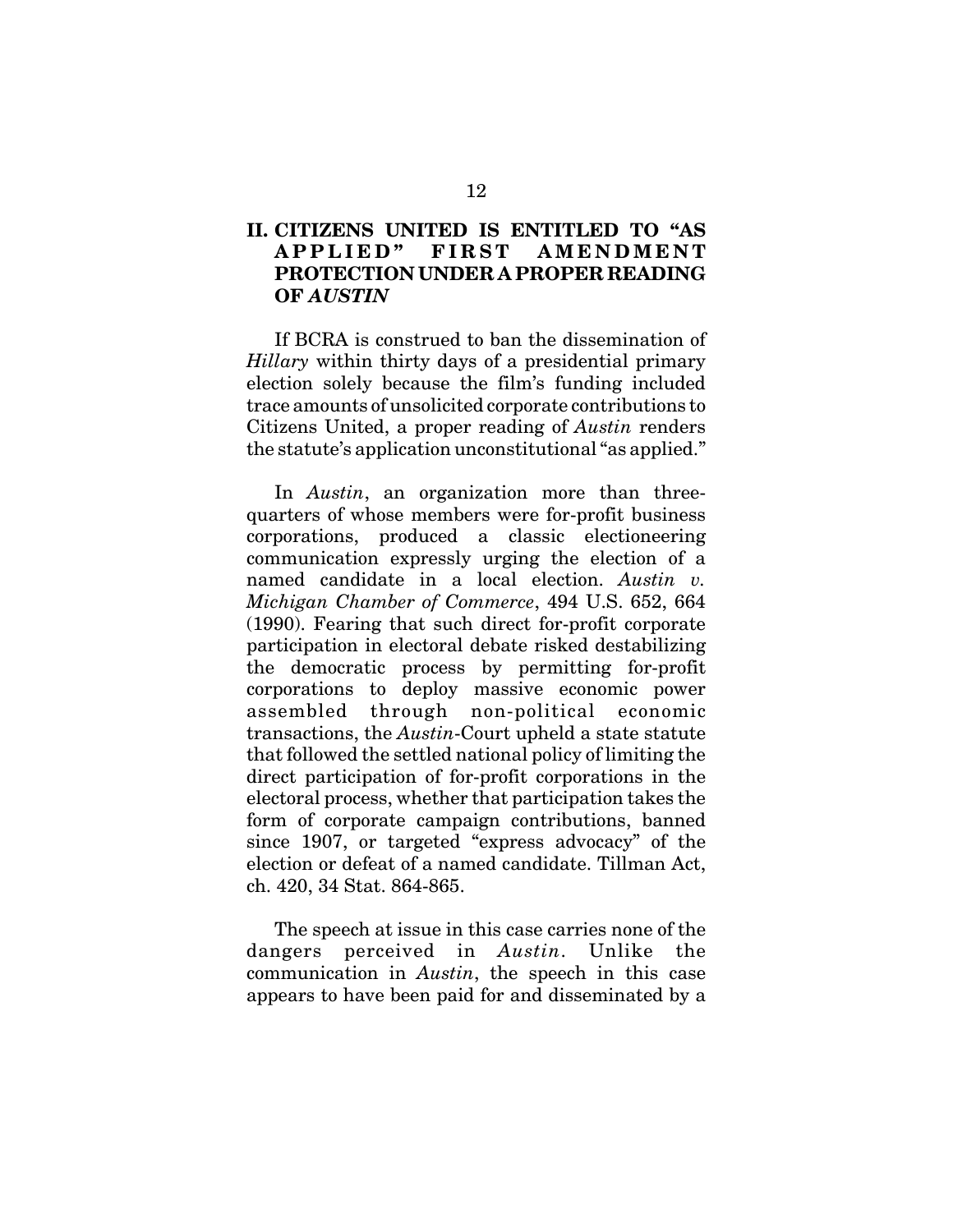non-profit advocacy organization funded overwhelmingly by like-minded individual donors. See *MCFL* 479 U.S. 238, 263-64 (1986). In *Austin*, the communication was funded by an organization 75% of whose members were for-profit corporations. In this case, more than 99% of the funding for *Hillary* appears to have come from individual sources, and no for-profit corporation appears to have played a role in determining the substantive content of the material. (Appellant's Br. 32.) In *Austin*, the communication was intended to be released on the eve of the election in a form directed to all prospective voters. *Austin*, 494 U.S. at 656. In this case, the communication was made available solely to those wishing to view it.

It is not necessary to determine at what point such differences render *Austin* inapplicable as precedent for the FEC's actions in this case. It is enough to note that since none of the dangers that drove the *Austin* decision are present in this case, the First Amendment protects the speech in question.

Given the ease with which this case can be disposed of on "as applied" First Amendment grounds that are fully consistent with *Austin*, it would be particularly inappropriate to reconsider *Austin* in a case that bears almost no resemblance to it.

### **III. NO REASON EXISTS TO RECONSIDER THE FACIAL CONSTITUTIONALITY OF BCRA**

In *Marbury v. Madison*, 5 U.S. (1 Cranch) 137, (1803), Chief Justice Marshall stressed that the power of this Court to review the constitutionality of congressional legislation is rooted in the Court's duty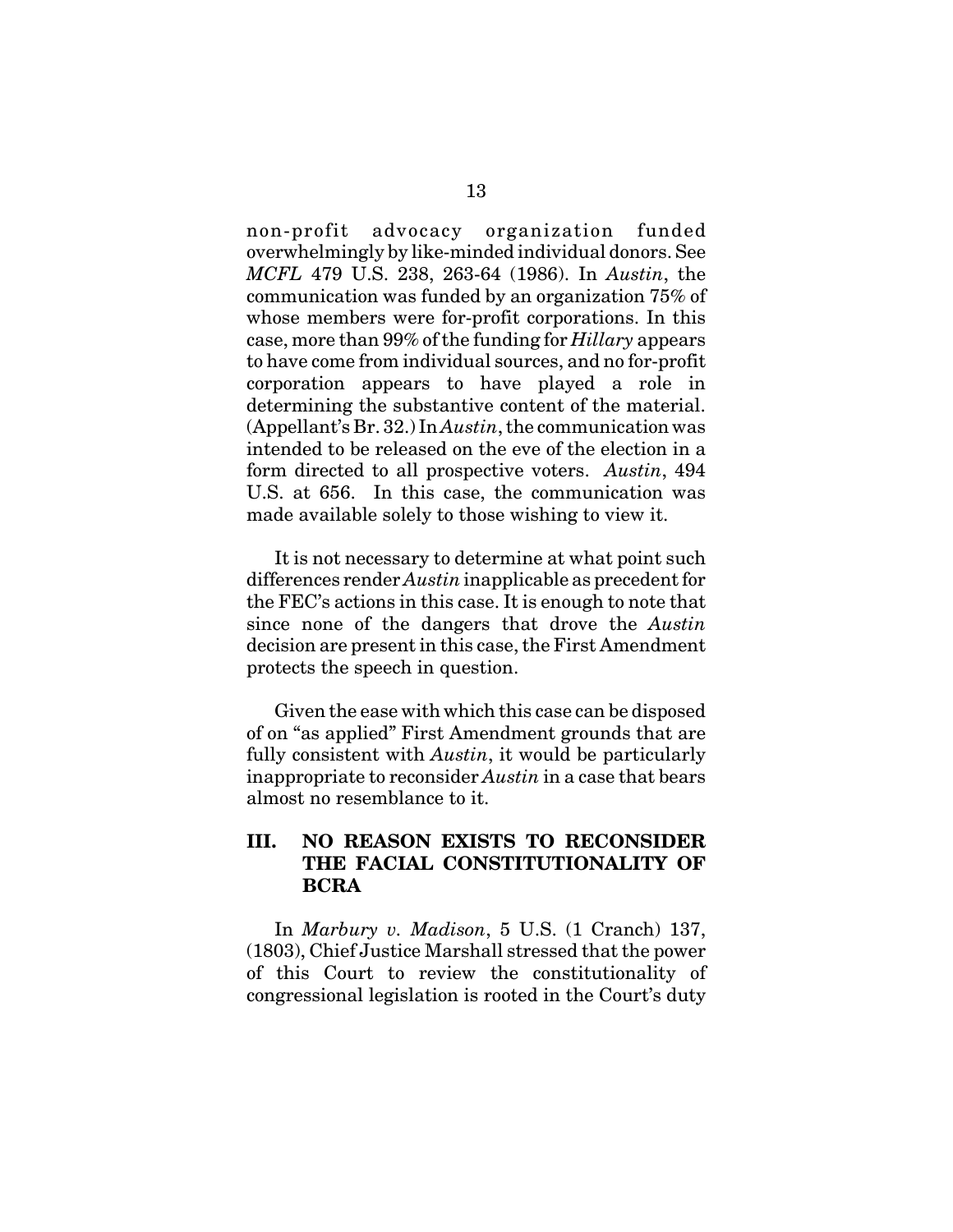to resolve the "case or controversy" before it. Accordingly, in the vast bulk of cases, the Court applies the Constitution to the facts before it, but declines to decide whether the statute could be constitutionally applied in other settings. *Yazoo & Mississippi Valley R.R. v. Jackson Vinegar*, 226 U.S. 217 (1912); *United States v. Raines*, 362 U.S. 17 (1960).

A major exception to the Court's "as applied" approach grew out of a concern that the mere existence of certain statutes, especially state statutes not subject to a narrowing construction by the Court, might operate to limit the free speech rights of non-parties who lacked the resources or sophistication to secure their own "as applied" protection. Accordingly, the Court developed a practice in the First Amendment area of invalidating statutes on their face in settings where: (1) a substantial number of applications would be unconstitutional; and (2) targets of the statutes were unlikely to be able to protect their own First Amendment rights. *See* Richard Fallon, *Making Sense of Overbreadth,* 100 Yale L.J. 853 (1991). Not surprisingly, the Court often opted for facial review in settings involving state statutes where it lacked power to construe the statute narrowly to avoid collision with the First Amendment. *Coates v. City of Cincinnati*, 402 U.S. 611 (1971); *Gooding v. Wilson*, 405 U.S. 518 (1972).

In *McConnell*, this Court upheld BCRA against a facial challenge, while allowing for future "as applied" review. The Court rejected the facial challenge for three reasons. First, whatever BCRA's difficulties at the margins, the statute's core applications are clearly constitutional. For every *Citizens United* testing the outer margins of the statute and its relationship to the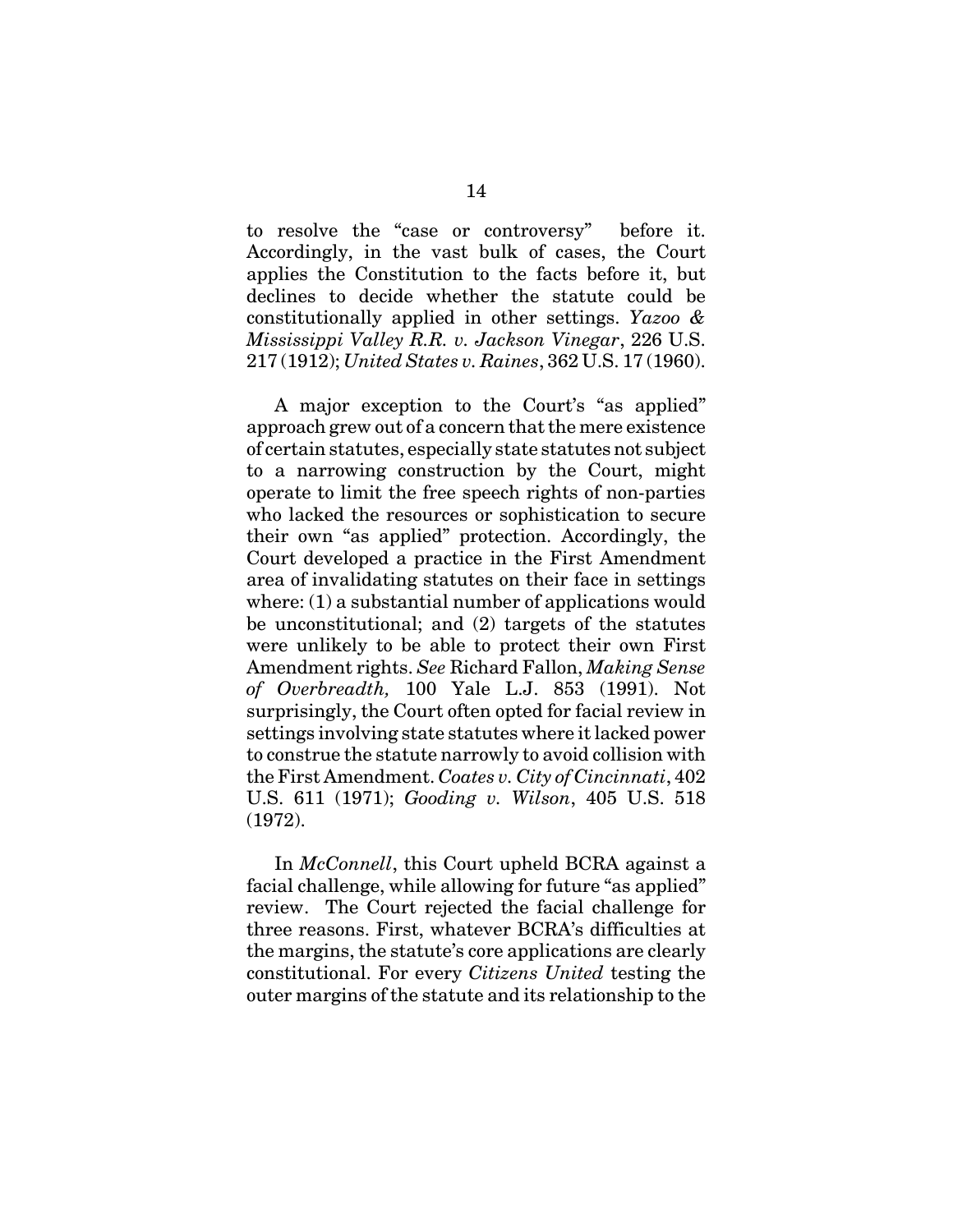First Amendment, there are innumerable garden variety applications that prevent massive inflows of corporate and private wealth with the capacity to corrupt the electoral process. *Virginia v. Hicks*, 539 U.S. 113, 119-20 (2003).

Second, the targets of FEC enforcement under BCRA's regulations governing for-profit corporate speech are generally well-funded and sophisticated speakers fully competent to protect their First Amendment rights through an "as applied" challenge to FEC regulation. *See Renne v. Geary*, 501 U.S. 312, 323-24 (1991); *Board of Trs., State Univ. of N.Y. v. Fox*, 492 U.S. 469, 484-85 (1989); *Brockett v. Spokane Arcades, Inc.,* 472 U.S. 491, 504-505 (1985).

In fact, the "as applied" review process has worked well in the context of campaign finance regulation to permit both effective regulation and robust First Amendment protection. This Court began the "as applied" process in *Buckley v. Valeo*, 424 U.S. 1 (1976) (*per curiam*), continued it in *Brown v. Socialist Workers '74 Campaign Comm. (Ohio)*, 459 U.S. 87 (1982) and in *MCFL*, 479 U.S. 238, 264 (1986), expanded it in *WRTL II*, 551 U.S. 449, \_\_\_, 127 S. Ct. 2652, 2659 (2007) and has the ability in this case to further refine the constitutionally permissible scope of the statute. Accordingly, there is no need to depart from classic principles of "as applied" review in this case, especially when such a departure would require overruling settled Supreme Court precedent, and risk a general destabilization of the law in many areas.

Finally, as *amici* have demonstrated, BCRA is subject to at least two narrowing constructions capable of advancing Congress's purpose, while protecting the